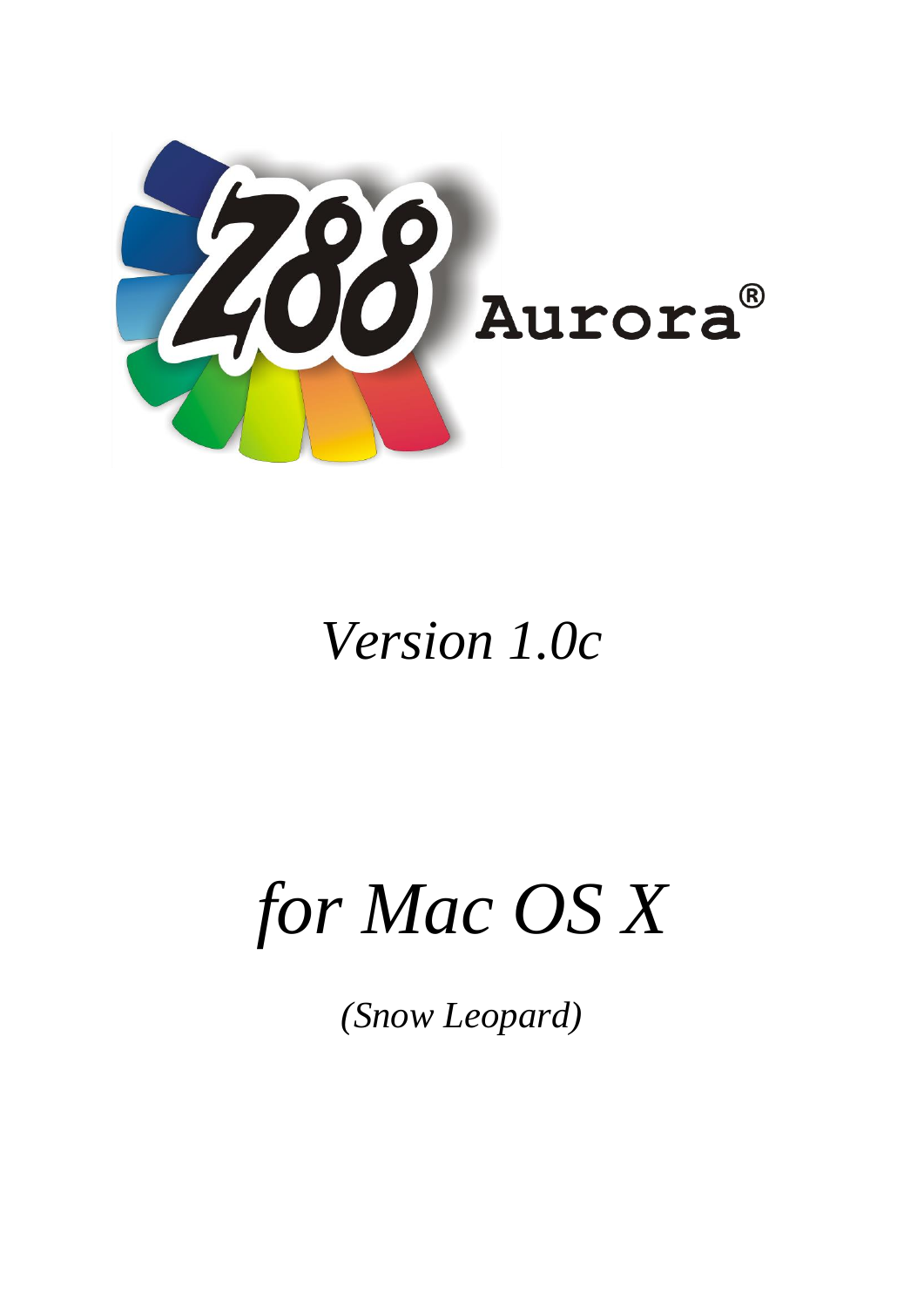

*An easily operated user interface for Z88 for all Windows- (32- and 64-bit), Linux and Mac OS X-Computers (64-bit)*

*This Freeware Version is the literary property of the Chair for Engineering Design and CAD, University of Bayreuth, Germany, composed and edited by Professor Dr.-Ing. Frank Rieg*

*with the aid of: Dr.-Ing. Bettina Alber-Laukant, Dipl. Wirtsch.-Ing. Reinhard Hackenschmidt, Dipl.-Math. Martin Neidnicht, Dipl.-Ing. Florian Nützel, Dr.-Ing. Bernd Roith, Dr.-Ing. Alexander Troll, Dipl.- Ing. Christoph Wehmann, Dipl.-Ing. Jochen Zapf, Dipl.-Ing. Markus Zimmermann, Dr.-Ing. Martin Zimmermann*

> *All rights reserved by the editor Version 1.0c February 2012*



is a registered trademark (No. 30 2009 064 238) of Professor Dr.-Ing. Frank Rieg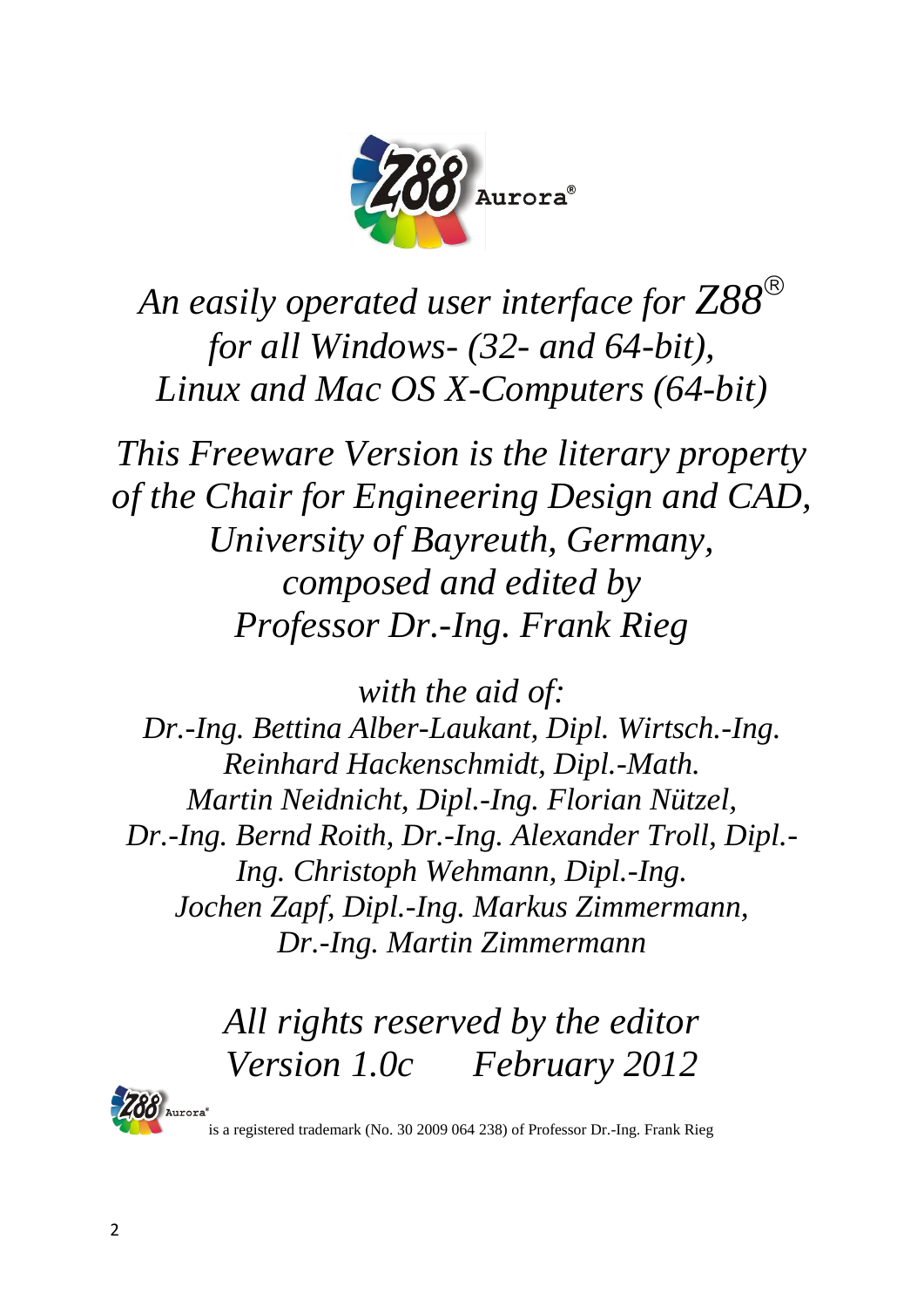

# **IMPORTANT NOTICE FOR VERSION Z88AURORA V1B**

**(Only important if you have a former Z88Aurora version installed on your computer.) In order to avoid interference with former Z88Aurora versions, this installer package will erase ALL DATA within the \$HOME/z88aurorav1-directory (and the Z88Aurora starting scripts) WITHOUT further inquiry before the new version will be installed. Other data won't be influenced by this procedure.**

**So if you have stored important data within the \$HOME/z88aurorav1-folder, make sure to save them in a separate directory. The responsibility for the data safety is at the responsibility of the respective user. LSCAD does not take responsibility for data loss.**

**ONLY install the package if you accept these terms!**

# **INSTALLATION**

The installation for Windows is managed by a package (.pkg). Furthermore a GTK+-Package is needed for the installation and execution of Z88 Aurora. Following files are needed:

**Z88 Aurora for Mac OS-X (10.6 Snow Leopard) z88aurorav1\_mac\_en.pkg GTK+ for Z88 Aurora z884mac.tar.gz Flip4Mac .wmv-Videoplayer**

## **1. Unpacking of GTK+**

Having downloaded the GTK+-package from [www.z88.de,](http://www.z88.de/) move it to your root directory. By double-clicking in *Finder* the *opt*-folder containing GTK+ will be extracted.

**Alternatively** you can extract the zip-archive manually. Open up a *Terminal* (*Go > utilities > Terminal)* and prompt **cd /** to go to the root directoy. Unpack the files via **sudo tar -xvzf gtk4z88.tar.gz** and enter your password.

## **2. Z88 Aurora installation**

Double-click on the downloaded Z88 Aurora Package and a menu will guide you through the installation. The Program will be installed in your user home directory under *z88aurorav1/*.

## **3. Flip4Mac Plug-In**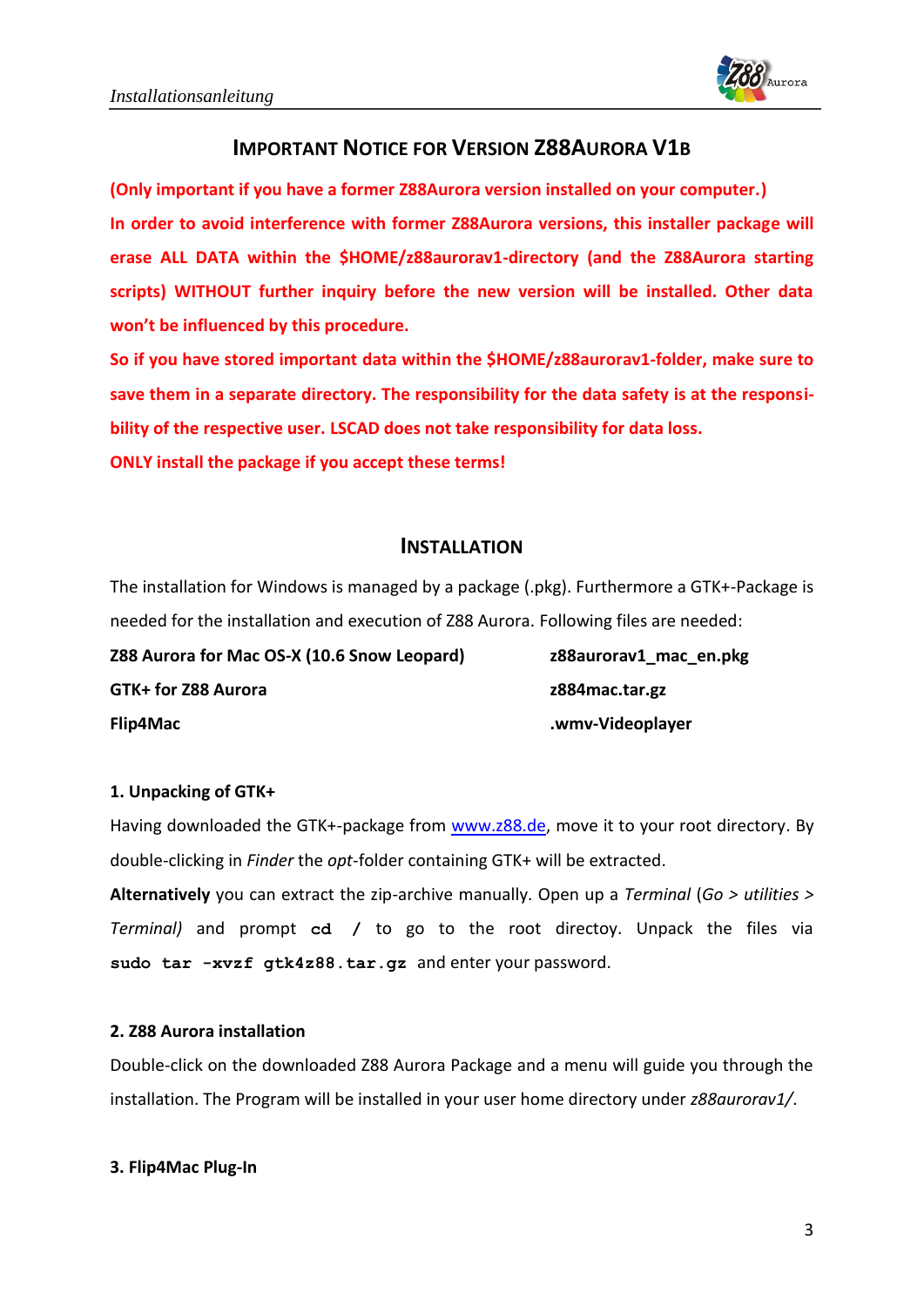

In order to view the Z88 Aurora video guides the Quicktime-Plugin Flip4Mac has to be

installed. Visit e.g. the Microsoft®-Homepage:

*http://www.microsoft.com/windows/windowsmedia/player/wmcomponents.mspx*

Download the program and follow its installation manual.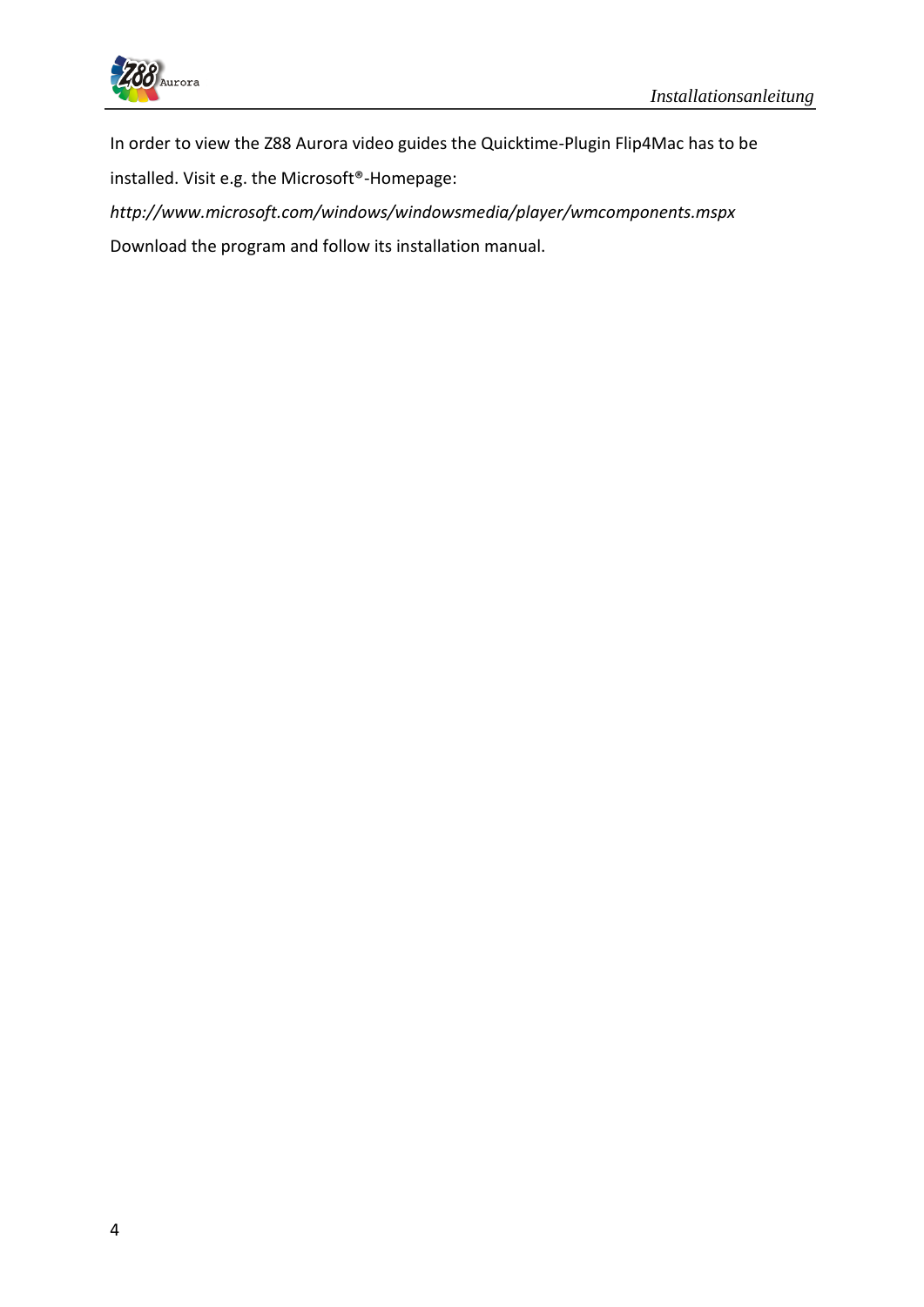

# **FIRST START OF Z88 AURORA**

You have two possibilities to start Z88 Aurora:

1. In "Finder" click "Go" > "Applications" > Z88AuroraV1.app

You can also drag-and-drop this **App into** the **Dock.**



2. If you prefer working with the shell, open a *Terminal* ("*Go" > "Utilities" > "Terminal"*) and prompt **aurorastart**.

5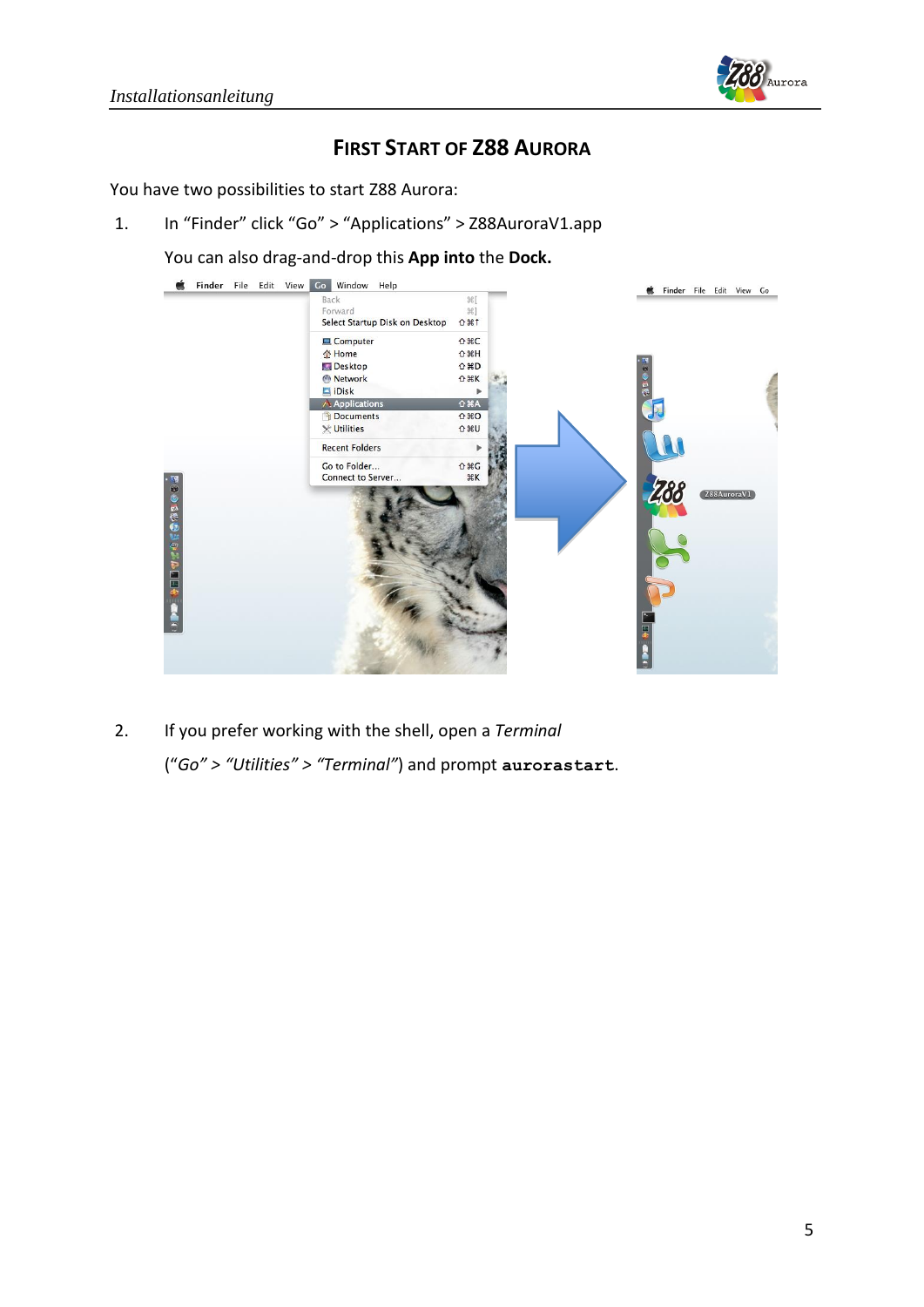

# **OPERATION INSTRUCTIONS**

Most of controls for Z88 Aurora under Mac OS-X works similarly to the Windows/Linux versions (see theory, user and example manuals). Nevertheless the following differences have to be pointed out:

- F-Keys
- Shortcuts
- Trackpad-Controls
- Mighty Mouse Controls
- Magic Mouse Controls
- Uninstallation

# **F-Keys**

Function keys (F-Keys) such as F1 to F12 are normally assigned to special features of Mac OS-X computers (screen brightness, etc.). In order to exploit full capacity of Z88 Aurora you have to reassign these keys. Choose *System Preferences > Keyboard > slider: Keyboard* and activate the option "Use all F1, F2 etc. keys as standard function keys" (figure 1).



*Figure 1: Activation of function keys (screenshot of Mac OS-X Snow Leopard)*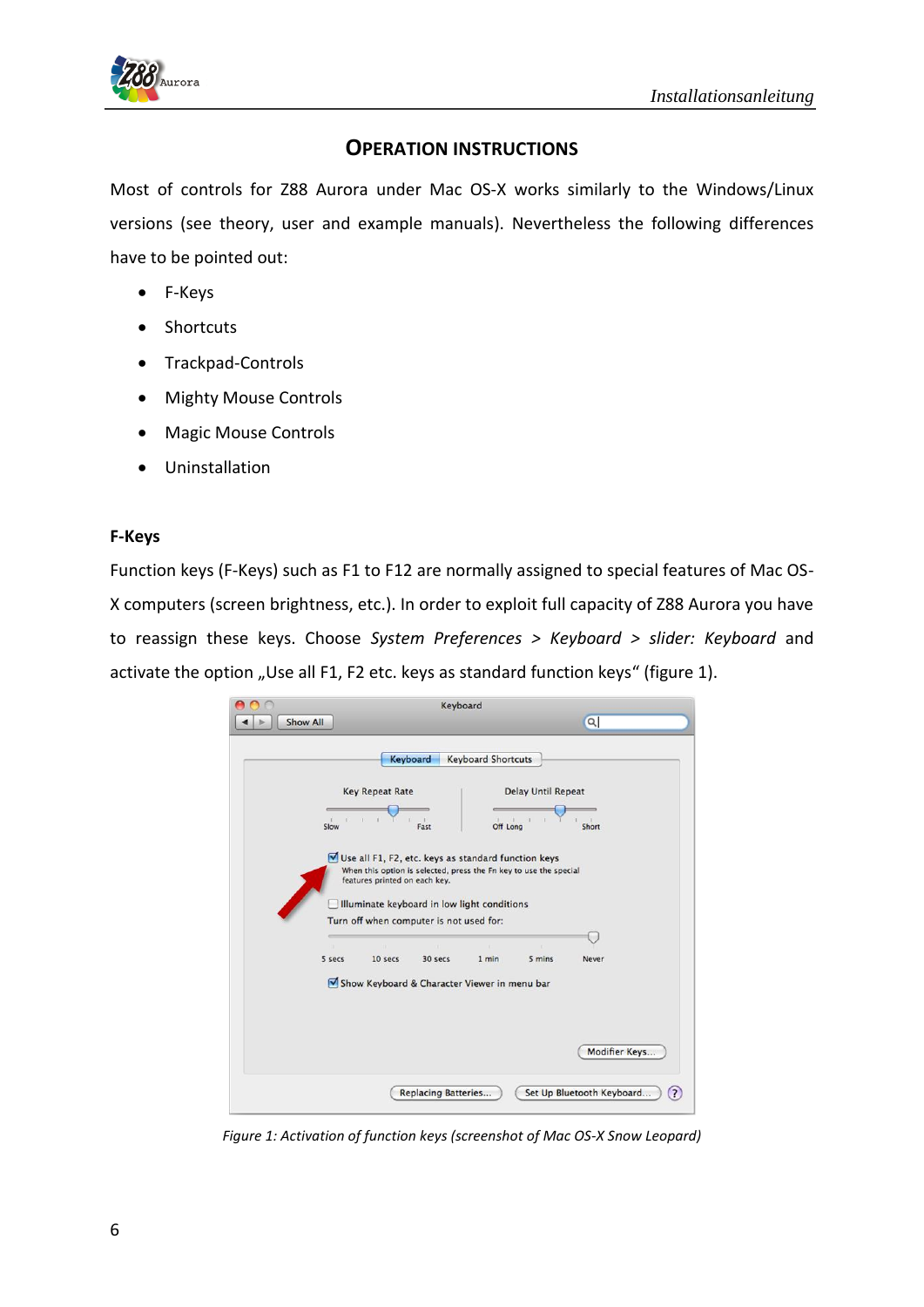

These keys can be used:

- F1 Shaded model
- F2 Surface mesh
- F3 Mesh
- F4 Picking-View
- F6 Picking-Menu
- F7 Deselect

## **Shortcuts**

Any other shortcuts have been deactivated due to the Apple®'s differing keyboard layout compared to Windows/Linux systems.

# **Trackpad-controls**

If you want to use your Trackpad on a Macbook you have to activate the following options (*System Preferences > Trackpad;* figure 2):

- Tap to Click
- Dragging
- Secondary Tap



*Figure 2: configuration of your Trackpad (Screenshot of Mac OS-X Snow Leopard)*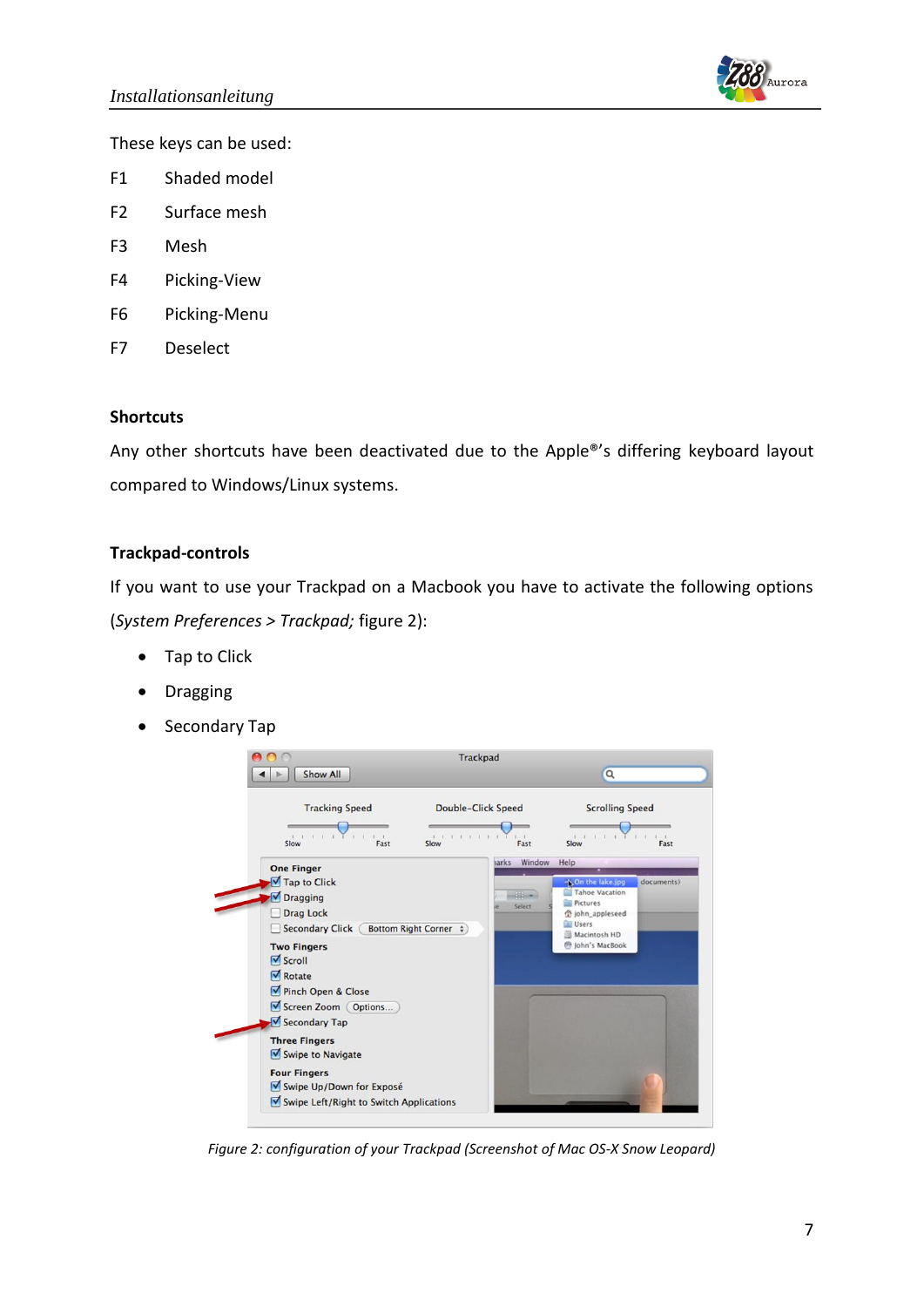

In the 3D view you can move the model as follows:

• Moving:

Use one finger to *click* and *hold* to move the model Alternatively: *double-tap* and hold with one finger

• Zooming:

*Drag slowly* up and don with two fingers (similar to scrolling) to zoom in or out

• Rotation:

Click with two fingers and keep pressed to rotate the model spatially

Given you prefer using a classic mouse the controls work just like on Windows/Linux computers (see user manual).

# **Mighty Mouse Controls**

If you have an Apple Mighty Mouse, you can use it for Z88 Aurora, too. Use the *System Preferences > Mouse* –Dialog as follows (figure 3):

|                                          | Mouse                                            |                                                        |
|------------------------------------------|--------------------------------------------------|--------------------------------------------------------|
| Show All                                 |                                                  | $\alpha$                                               |
| Tracking                                 | Double-Click                                     | Scrolling                                              |
| 1 1 1 1 1 1 1<br>$1 - 1$<br>Slow<br>Fast | Slow<br>Fast                                     | $\frac{1}{2}$<br>$\mathcal{A}$<br>$\mathbf{1}$<br>Fast |
|                                          | <b>Button 3</b>                                  | $\div$                                                 |
| <b>Primary Button</b>                    | $\Rightarrow$                                    | <b>Secondary Button</b>                                |
|                                          | á                                                |                                                        |
|                                          | Off                                              | $\div$                                                 |
| Scrolling:                               | Vertical and Horizontal                          | $\div$                                                 |
|                                          | ■ Zoom using scroll ball while holding ^ Control | Options<br>$\overline{\mathbf{v}}$                     |
|                                          |                                                  | Set Up Bluetooth Mouse<br>$\left( 2\right)$            |

*Figure 3: Configuration of Mighty Mouse (Screenshot of Mac OS-X Snow Leopard)*

- Left: *Primary Button*
- Right: *Sekundary Button*
- Middle: *Button 3*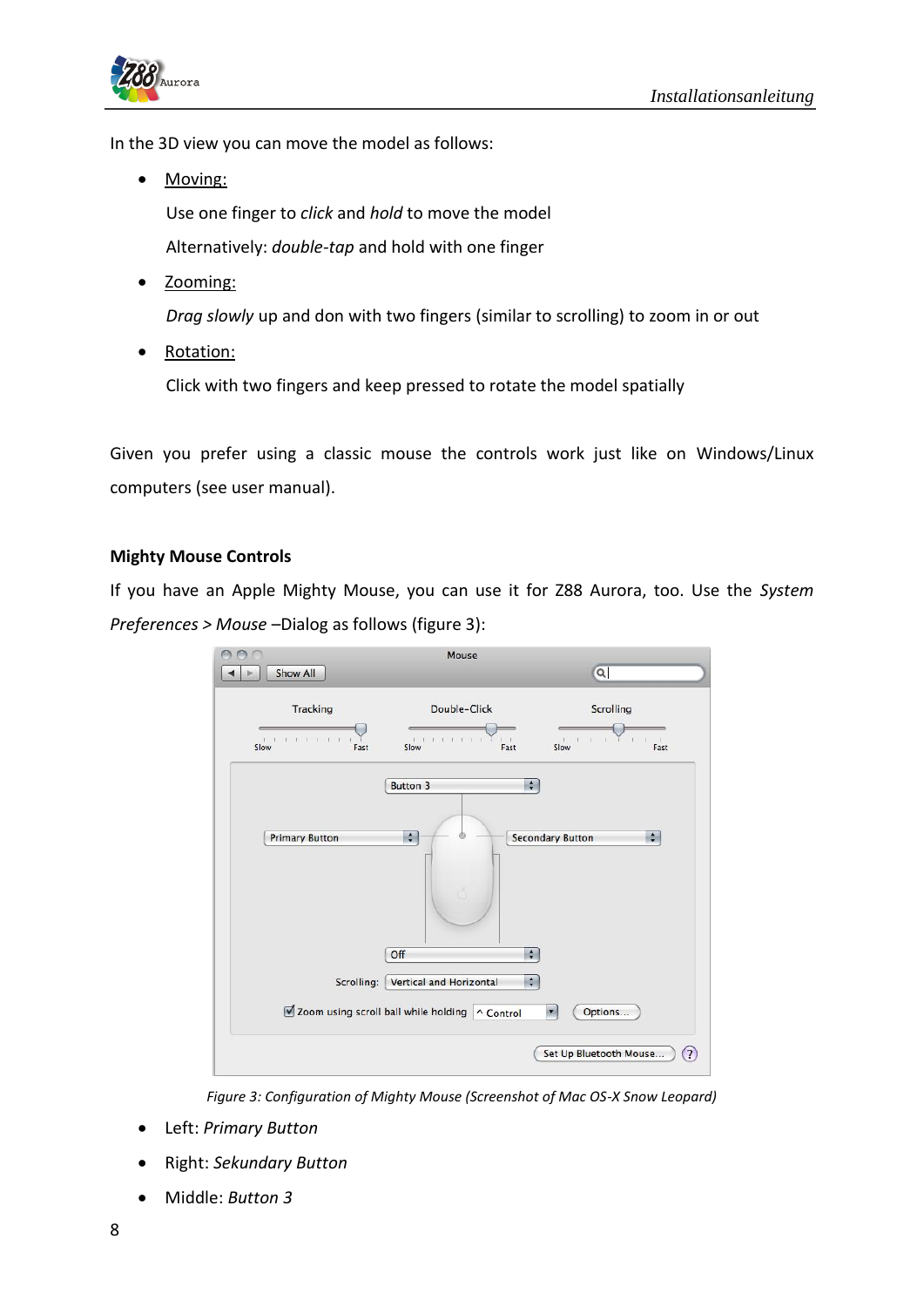

Now you can control Z88 Aurora as follows:

- Left: *move part*
- Right: *rotate part*
- Middle: z*oom (either by clicking and moving the mouse backward and forward or by using the Scroll Ball )*

## **Magic Mouse Controls**

If you have an Apple Magic Mouse, you can use it for Z88 Aurora as well. Use the *System Preferences > Mouse* –Dialog as follows (figure 4):



*Figure 4: Configuration of Magic Mouse (Screenshot of Mac OS-X Snow Leopard)*

- activate secondary click: *Right*
- activate scroll ("*with"* or "*without momentum"*-option is arbitrary)

Now you can control Z88 Aurora as follows:

- Left: *move part*
- Right: *rotate part*
- Middle: z*oom (move one finger on the middle surface)*